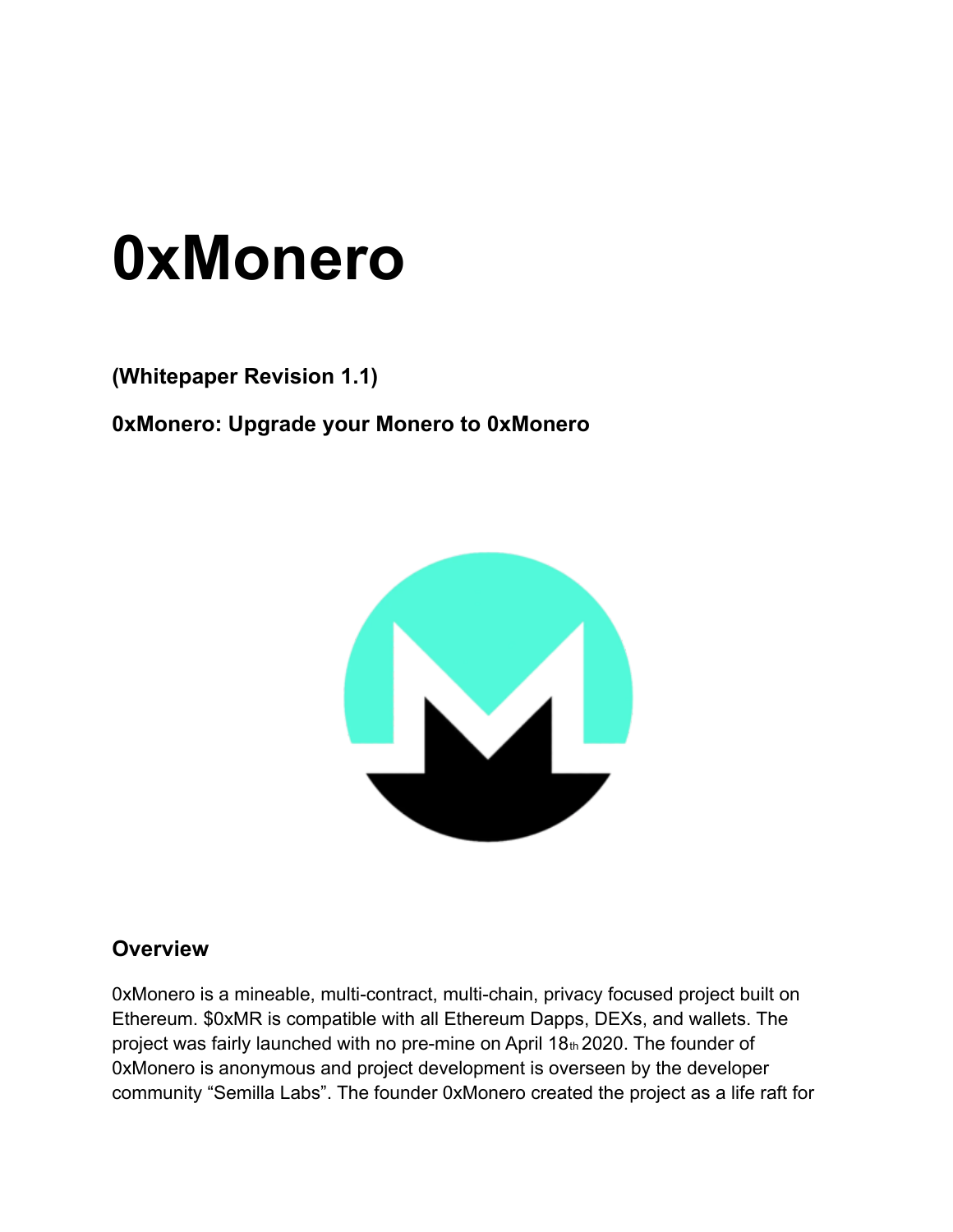Monero miners and investors (0xMR is not wrapped Monero), once they discover its flaws. The project and community (founded by 0xBitcoin and Monero miners) are open to like minded people who share our values- to promote freedom and privacy for all.

0xMonero utilizes the ERC20 EIP918 contract standard (0xMR) for mining and fair distribution. The EIP918 standard was created by a developer known as "Infernal Toast", and is categorized as open source and free-use. The total supply of 0xMR is limited to 18.4 million tokens.

## **Regulatory Compliance**

The founders foresaw a financial regulatory environment where privacy coins are banned in every country and delisted from exchanges due to the fact that their sole utility lies in acting as a private alternative to national currencies.

0xMonero will not be banned because it's built on Ethereum and has utility above and beyond the use of payments.

Banks and financial institutions are adopting blockchain technology and are using Ethereum. They are required by law to keep their customer's identity and financial transactions private and will utilize zk-SNARKs to do so. This loophole protects 0xMonero from regulatory scrutiny. Furthermore, 0xMR was fairly launched, acts as a utility token, and raised no funds from the public, and all tokens must be mined into existence. 0xMR is regulatory compliant and cannot be ruled as a security by the SEC. The project can not be shut-down because it exists as an immutable smart contract on Ethereum that is managed by the community; there is no foundation or company to target. 0xMR can never be delisted as it is traded on decentralized exchanges.

#### **Privacy**

When interacting with any blockchain it is imperative that one use a VPN or TOR. If you fail to take these measures your ISP and government can see that you are interacting with cryptocurrencies. Failure to take these measures could open you up to financial and legal liability depending on your jurisdiction.

Some features employed by 0xMonero to obfuscate transactions are:

● **Mining**- Mine to a clean wallet. Tokens are received without a transaction history.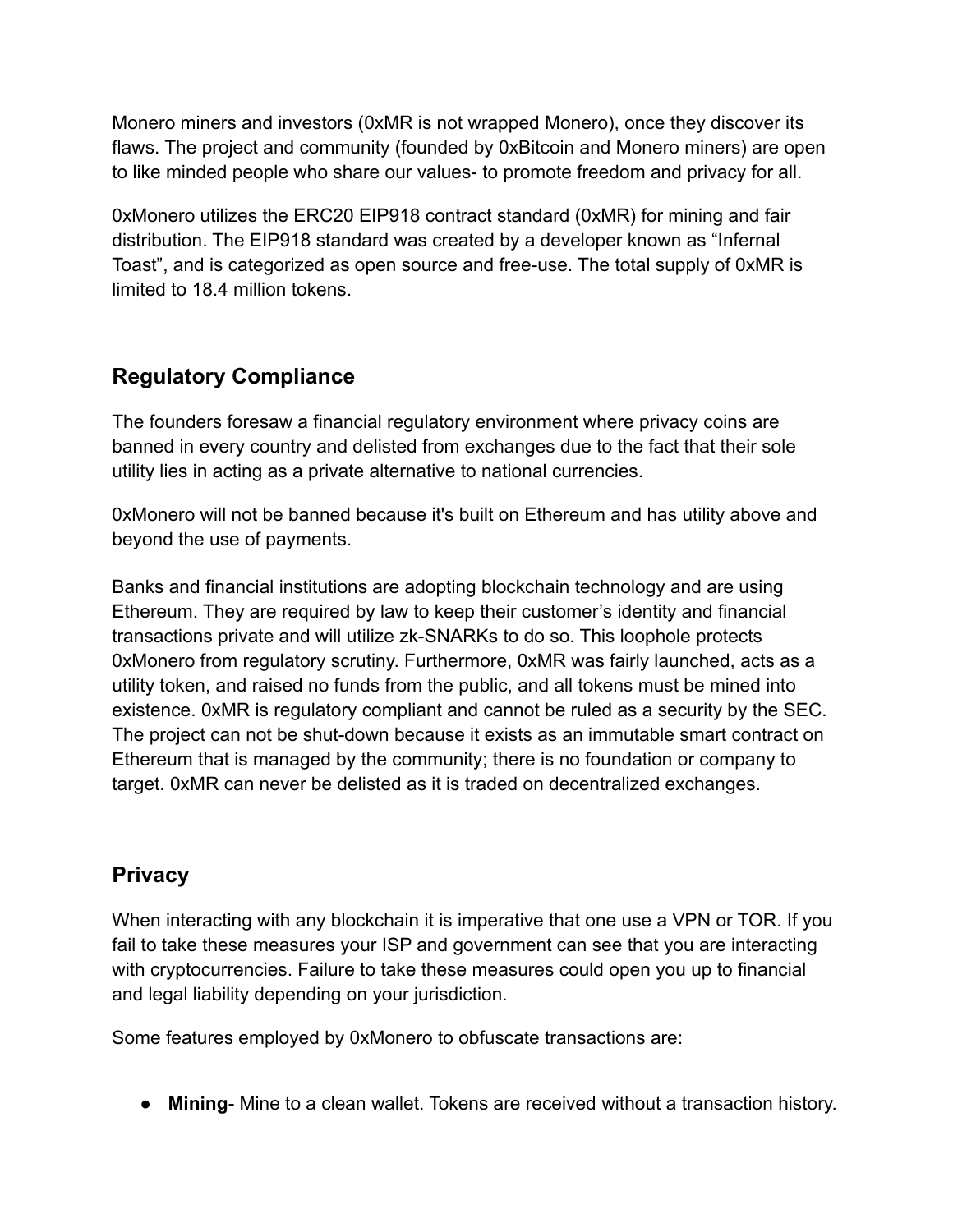- **LUMI Wallet** Use LUMI browser wallet in conjunction with Brave Browser TOR.
- **● WASH** Use our partner casinos (LNOcasino.club and Betcrypt365.com) to mix your tokens and receive funds in a new wallet.
- **Bulletproofs/Stealth Addresses** Users can currently wrap 0xMR with Bulletproofs (p0xMR) using the incognito mobile wallet and Lightshadowbox browser extension. This wallet also provides stealth address functionality.
- **L2/Off-Chain** You can currently transact privately and with 0 gas fees using pillar wallet and CCTIP. 0xMR is also available on zkSync.
- **ChainHop** A strategy employed to allow users to move their 0xMR between blockchains. Users can currently interact with xDAI Chain, Syscoin, NEAR, Polygon, Fantom, Binance Smart Chain, and incognito Chain. Users can utilize bridges to obtain \$0xMR with different contract numbers. Additionally, several bridges employ relayers that break the link between sending and receiving wallets.
- **0xMixer** The 0xMonero team's in-house privacy solution (under development).
- **Trade-** You can trade privately on pDEX and PrivacySwap using the incognito mobile wallet or the Lightshadowbox Chrome browser extension.

## **Monero's Flaws**

0xMonero's founders were Monero miners and investors who decided to create 0xMonero after discovering several flaws within Monero, namely:

- 1. Wallets are buggy and not user friendly.
- 2. Fake branded wallets that steal funds.
- 3. Users have to install wallets on Linux using the command line because Windows marks them as malware.
- 4. A complicated command line interface is required to access all privacy features.
- 5. A full node requires days to sync and requires well over 100 GB of storage.
- 6. Wallets cannot successfully sync to the blockchain.
- 7. Official desktop wallet has been infected with malware.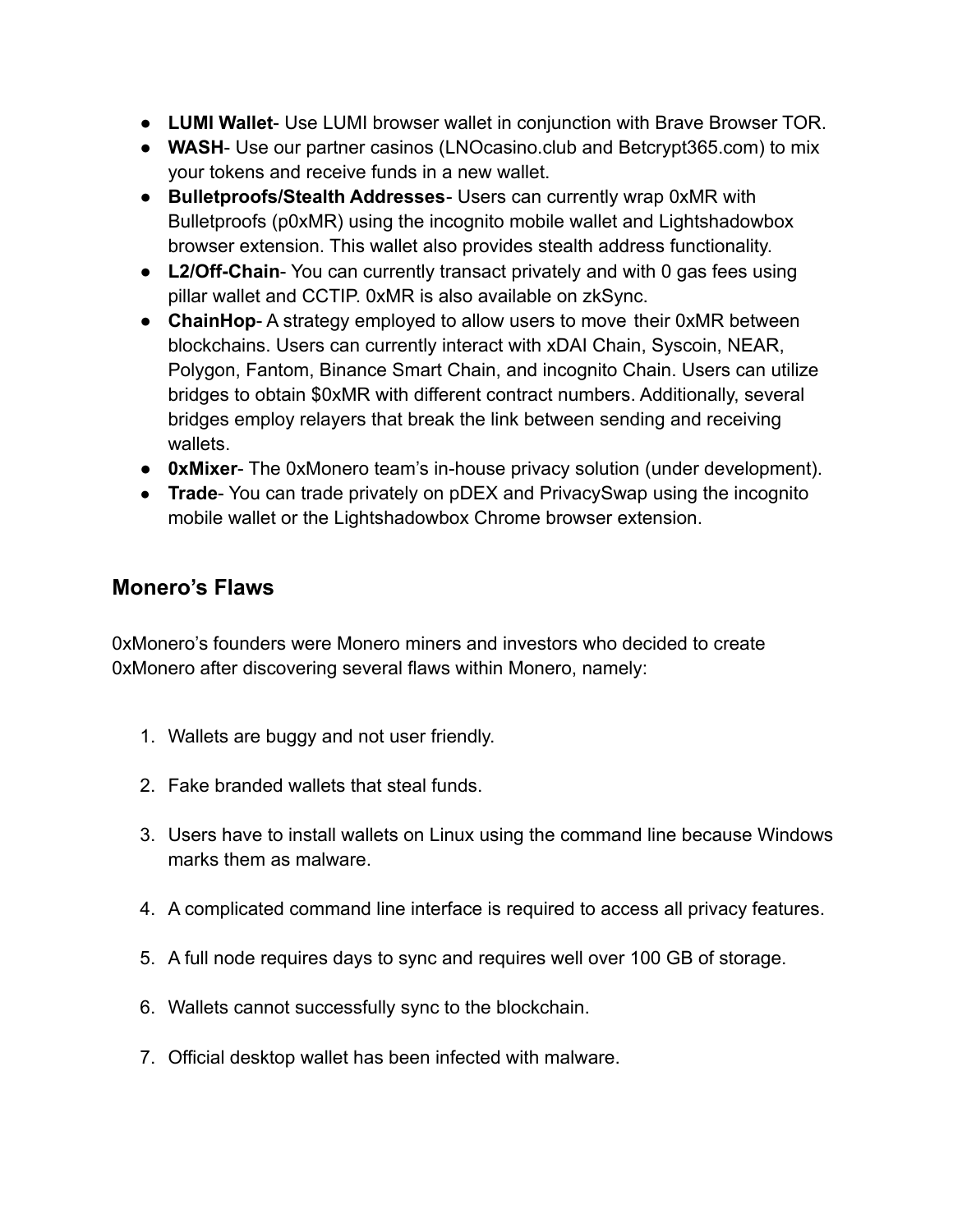- 8. Mobile wallets and light clients may connect to malicious nodes and transactions may not be validated.
- 9. The majority of nodes are malicious and leak user's IP addresses.
- 10.The blockchain suffered several hacks, including a bug that allowed infinite coin minting.
- 11. The founder was arrested, which means he will likely share technical/user/personnel data to reduce his prison time.
- 12.The founder cannot access his wallet in prison, so funding for development and marketing has ceased.
- 13.Transactions are tracked by governments (Darpa) and Ciphertrace (patented).
- 14.Official website has been infected with malware.
- 15.The majority of hashrate is contributed by cryptojacker malware and bots.
- 16.The majority of hashrate is in one pool that can double spend and bring the entire blockchain down at any time.
- 17.The blockchain cannot be audited to see if there were additional coins minted or double spends.
- 18.Original devs have left to other projects, one dev contributes the majority of code and instead of working on fixing the node and wallet issues, is focused on atomic swaps.
- 19.Inflationary with an infinite supply- this and the inflation bug are why the price doesn't do well.
- 20.Banned in most first world countries.
- 21.Delisted from all major exchanges.
- 22.Mining software has viruses inside.
- 23.Most dark markets do not use Monero, they use Bitcoin.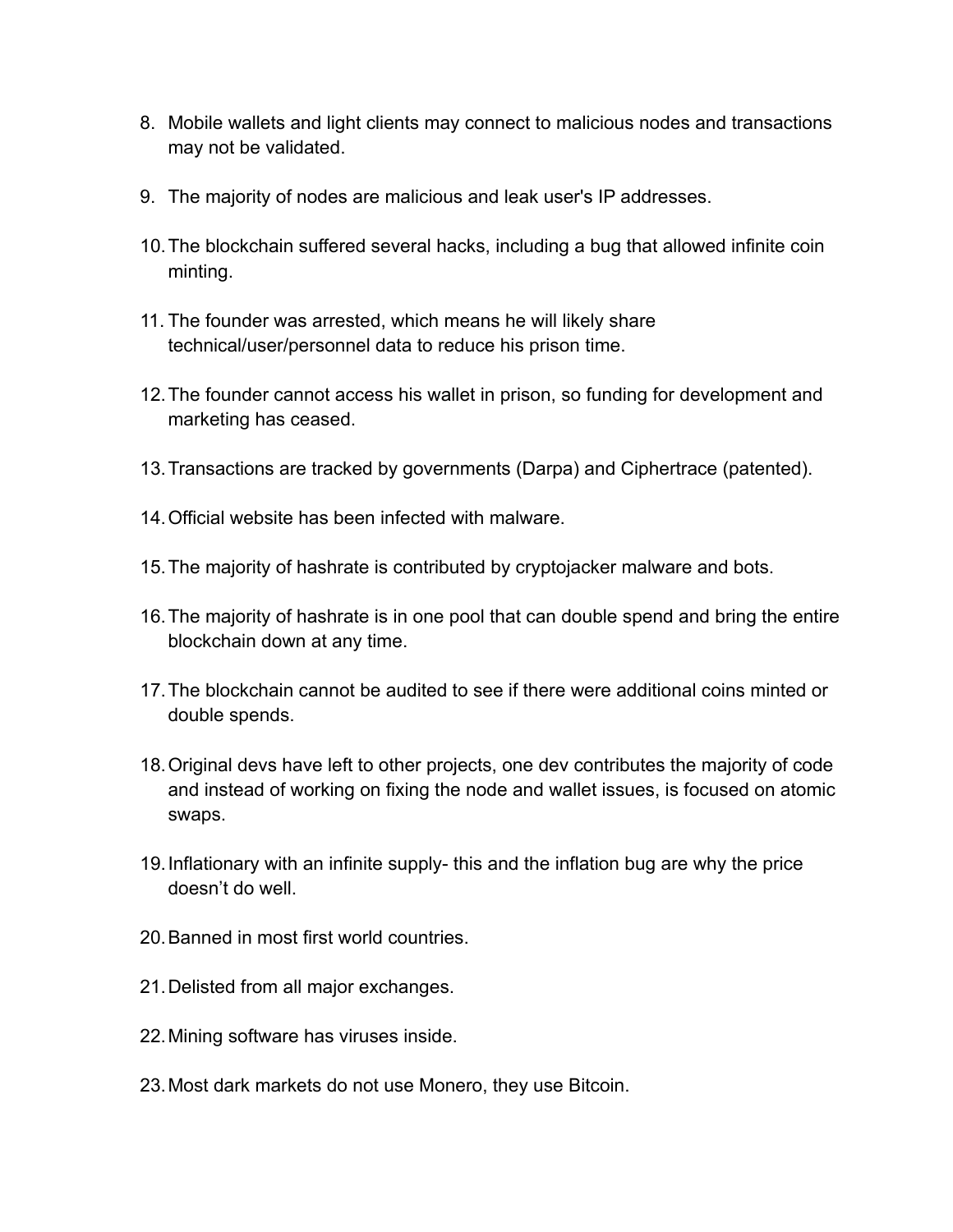- 24.No smart contract functionality or other utility other than being a method of payment.
- 25.Slow transactions.
- 26.Blocks cannot scale to be used as a real currency because of block size and node requirements.
- 27.Since privacy is enabled by default, all coins are essentially blacklisted.
- 28. Using the chain makes you a target for law enforcement as the majority of blockchain criminal activity involves Monero.
- 29.Larger cap cryptos are launching privacy functionality (Bitcoin/Litecoin) thereby eliminating the need for Monero completely.
- 30.There are hundreds of other Bytecoin forks with better features.

Fluffy Pony himself stated in an interview that he wants "all on/off ramps for Monero to have AML/KYC and that all transactions should contain geolocation data so that they can be taxed". See for yourself:

https://www.coindesk.com/videos/recent-videos/moneros-spagni-cryptographers-arealways-going-to-be-one-step-ahead-of-regulators

The reality is that Monero is an overpriced fork of Bytecoin that can be tracked. There are a hundred similar cryptonote coins with similar privacy features and better functionality.

Research Monero exploits:

<https://monero-badcaca.net/>

<https://www.monerooutreach.org/breaking-monero/>

<https://news.bitcoin.com/ciphertrace-patents-monero-transactions/>

<https://sethsimmons.me/posts/moneros-ongoing-network-attack/>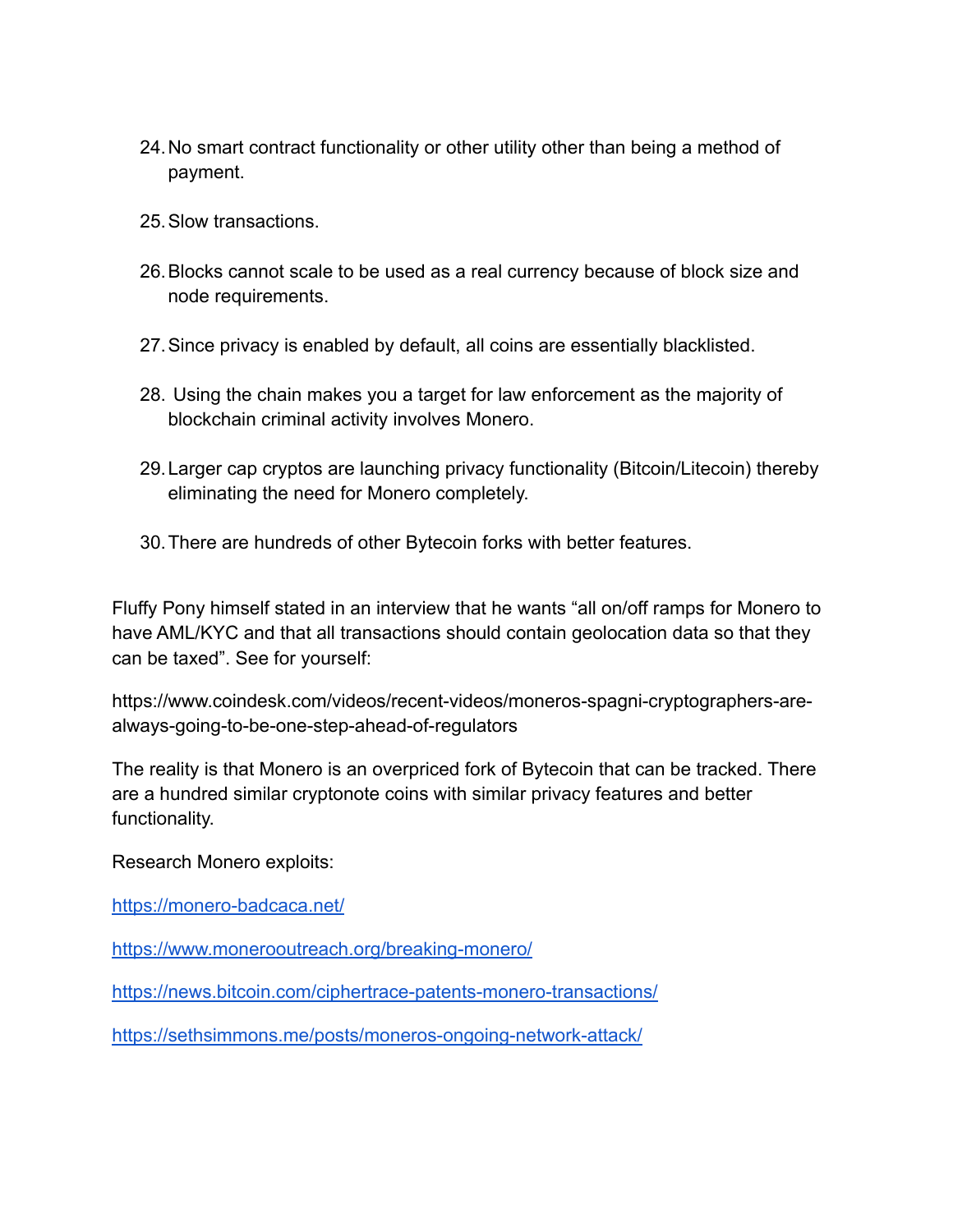## **Upgrade your Monero**

0xMonero solves most of the issues present in Monero and can be considered a technological upgrade:

- 1. Easy to use wallets.
- 2. Easy mining on a Windows PC.
- 3. Scalable 20k+TPS on L2 and faster with ETH2.0 sharding.
- 4. Secured by Ethereum's Proof of Stake consensus- 0xMR cannot be 51% attached.
- 5. Fairly mineable (no Asics or FPGAs).
- 6. Limited token supply with fair distribution (no pre-mine).
- 7. Built in coin mixing.
- 8. Compatible with all Ethereum Dapps,DEXs, and exchanges.
- 9. Part of the 250k strong Ethereum developer community.
- 10. Smart contract functionality.
- 11. Bridges to the most popular EVM blockchains.
- 12. Decentralized- cannot be banned, blacklisted or delisted.
- 13. Legally compliant- no ICO/IDO, no team tokens.
- 14. Anonymous team- The project cannot be stopped.
- 15. Can be used in our partner casinos and in DeFi.

The choice is simple, the future of privacy is on Ethereum, and it's 0xMonero.

#### **UTXO vs Account based Ledgers**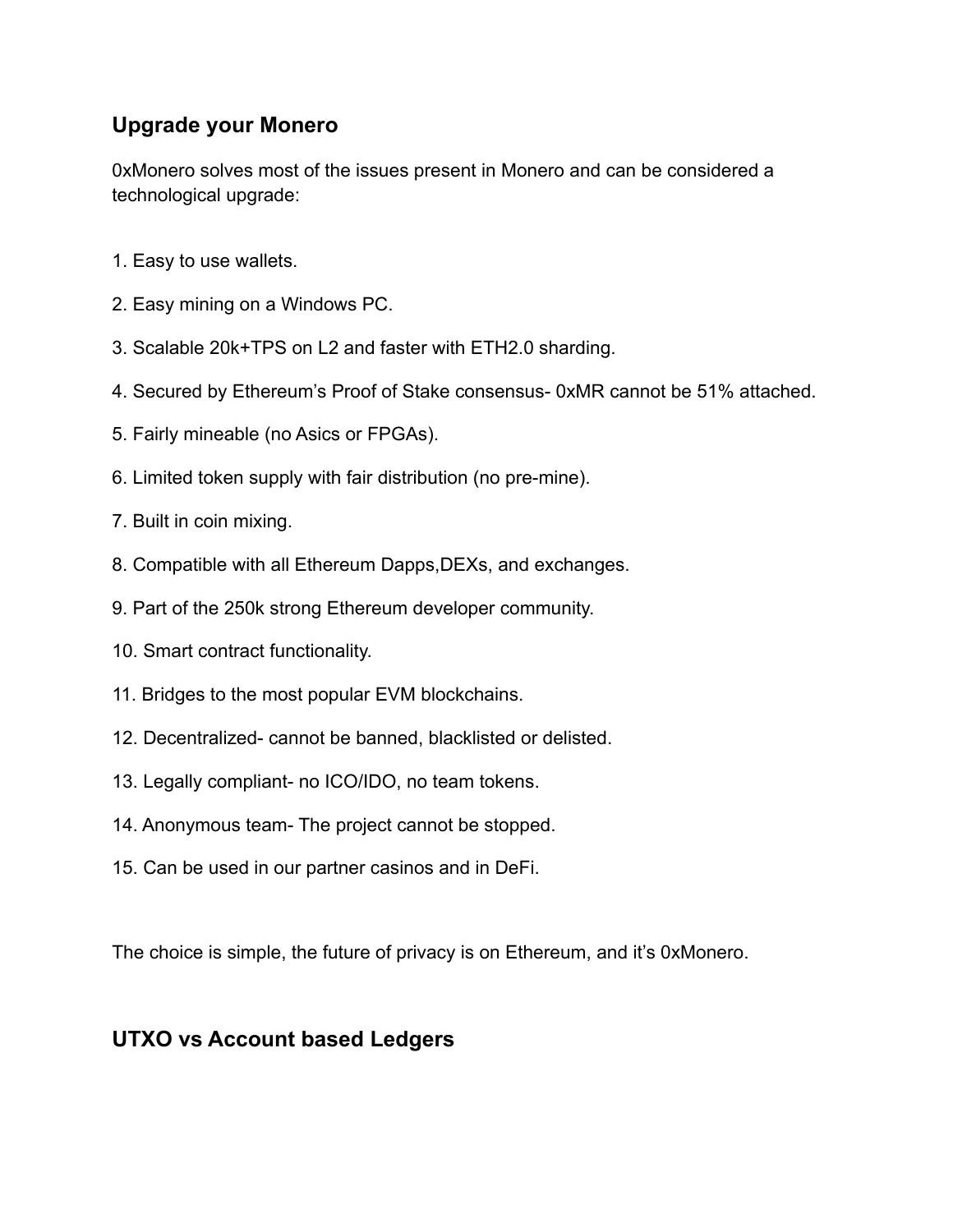The argument that Account based cryptos are not as private as UTXO based cryptos like Monero is inherently false and comes from a misunderstanding of how account based ledgers work. You can retain anonymity with an account based ledger as long as you avoid tying your account to the ENS or connect your wallet to an exchange with KYC. All account based wallets are anonymous and include coin mixing by default.

"With regard to fungibility, the account model offers better privacy. There is complete transparency of UTXO movements (read assets) in the UTXO model when no privacypreserving techniques are applied. However, the account model comes with a built-in "coin mixer" of sorts. When an account is funded with several transactions, the result is a single balance. When a payment from this account is made, an observer cannot determine which of the incoming coins is being spent. Consider the example of the account model above where Alice sends 8 ZEN to Bob, and his balance is updated to 9 ZEN. When Bob subsequently spends 1 ZEN, nobody can determine if the single ZEN stems from Alice or a different source".

https://academy.horizen.io/technology/expert/utxo-vs-account-model/

0xMonero is built on Ethereum, is account based, cannot be blacklisted, and is inherently private. The way you hide transactions on an Account based ledger is different from how you would on UTXO based ledgers like Bitcoin and Monero. When transferring funds on an Account based ledger, you can easily employ one of the aforementioned techniques to hide your transactions. There is no need to use things like RingCT or other privacy protocols to hide transaction data because there is no transaction data to hide.

UTXO based cryptos carry transaction data in the coin and show everywhere they have been since they were minted. You could be holding blacklisted coins right now and not even know it. An exchange could flag your deposit and freeze your funds. You could even become part of a criminal investigation if you hold blacklisted UTXO based coins. Even if your UTXO based crypto is considered private now, it will likely be cracked in the future and your transactions will be visible to authorities.

#### **Real World Utility**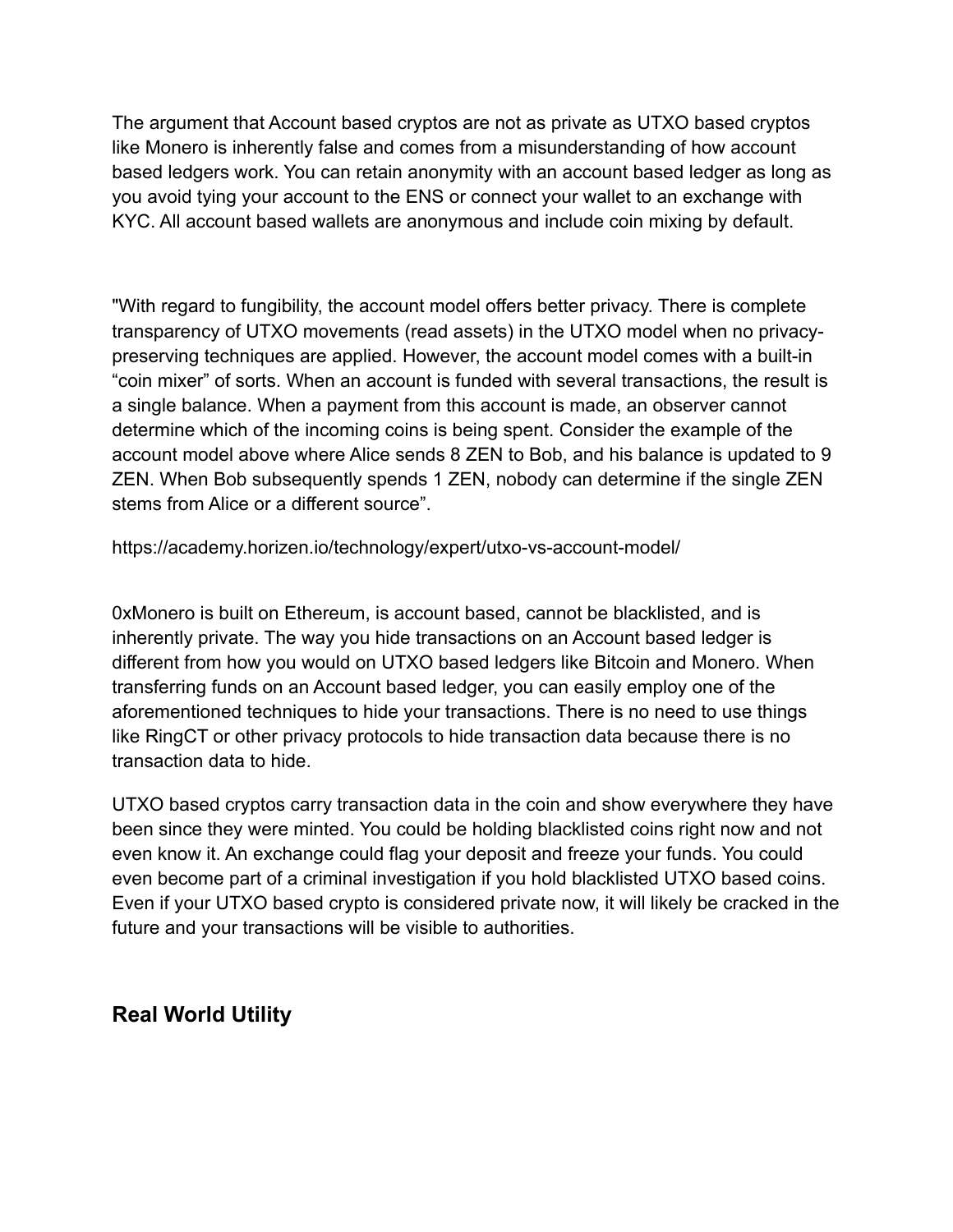Many thought leaders in the cryptocurrency space believe that "up to 99% of cryptos will die". Our team members have been involved in the industry since 2012 and have seen the rise and fall of numerous projects. This experience led us to the unique approach we have taken with 0xMonero. We believe that having good tech or raising a lot of money from the public aren't enough to build a successful project, you need a sound business use case that generates revenue. That's why we have focused to date on providing utility, platform integrations, and building partnerships.

0xMR has been integrated into numerous decentralized exchanges, wallets, and token bridges. 0xMR users can play hundreds of casino games and can be used in DeFi on multiple chains.

## **How to Mine 0xMR**

In order to prevent the centralization of mining by Chinese ASICs (which has killed other mineable token projects), the team elected to only enable solo-mining. The team is planning to create a pool that incentivises miners with low-spec devices to ensure democratized distribution. These instructions are not fully exhaustive and are only a starting point for mining. The miner should adjust config files as well as the gas minimum/maximum/limit to achieve the best results.

#### **Configure Windows:**

- Download and install- microsoft.com/net/download/thank-you/dotnet-runtime-2.2.2-windows-x64-installer
- Download and extract the Solidity SHA3 minergithub.com/lwYeo/SoliditySHA3Miner/releases
- Set a Windows Defender exclusion for the miner folder
- Go to Infura.io, register, copy your webapi link

#### **Edit the solo batch file:**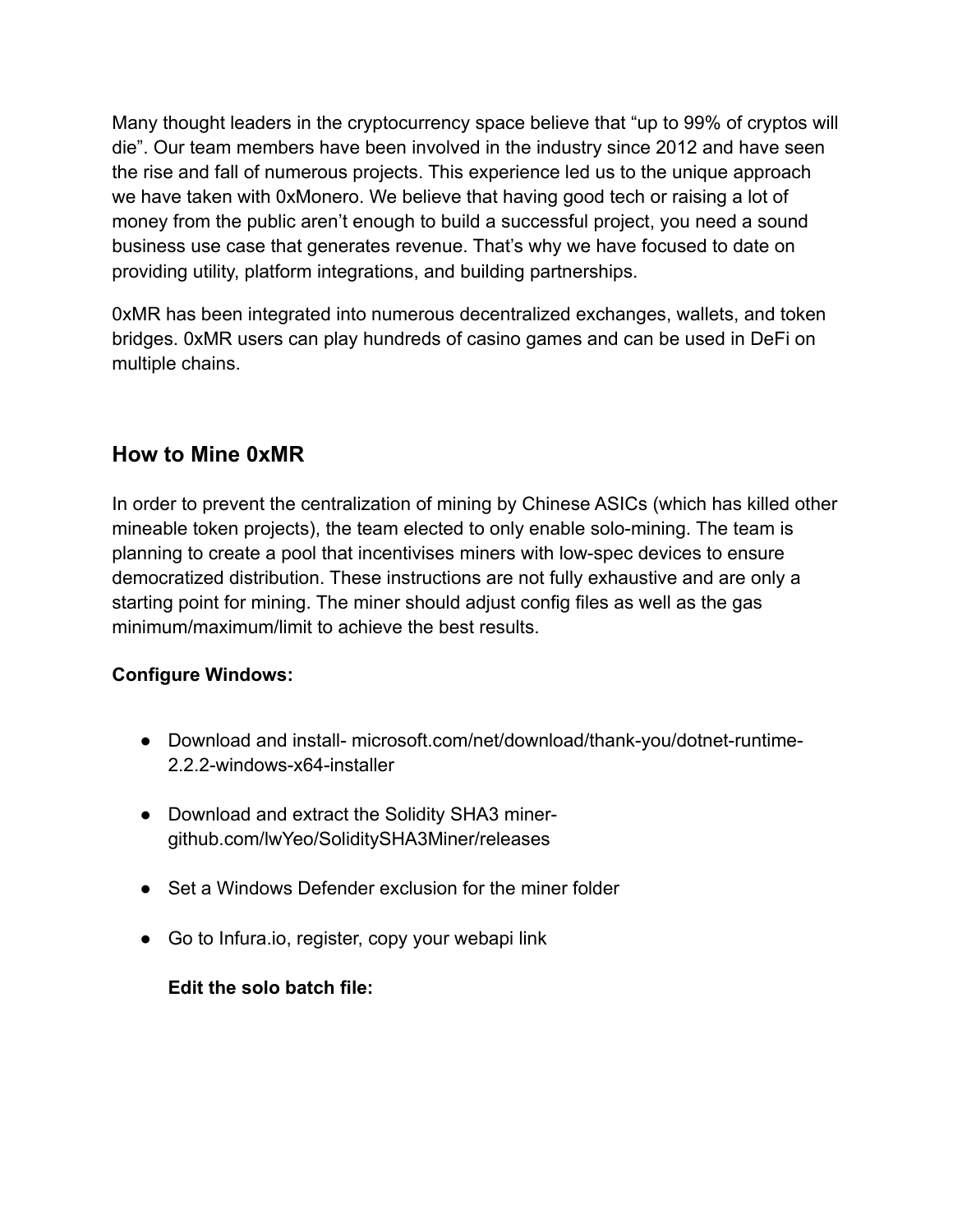- Change what you want to mine with by saying true or false (cpu/gpu)
- Insert your infura webapi
- Insert the contract number-

#### **0x035dF12E0F3ac6671126525f1015E47D79dFEDDF**

- Set your gas minimum, maximum, and limit
- Enter your private key for the wallet you will mine to (you need ETH in the wallet

to mine as there is a gas fee)

● Save then execute the solo miner batch file

## **2022 Roadmap**

- Additional casino integrations
- Bridges to additional EVM chains- Aurora
- Additional exchange listings- Saturn Network, CEXs
- Integration with DeFi farms
- Integration with additional privacy platforms: Railgun, Aztec, Zkopru, ZeroPool, Hermes, Conceal Protocol…

#### **Important links**

0xMonero.com

Twitter.com/0xMonero

t.me/Monero0xMR